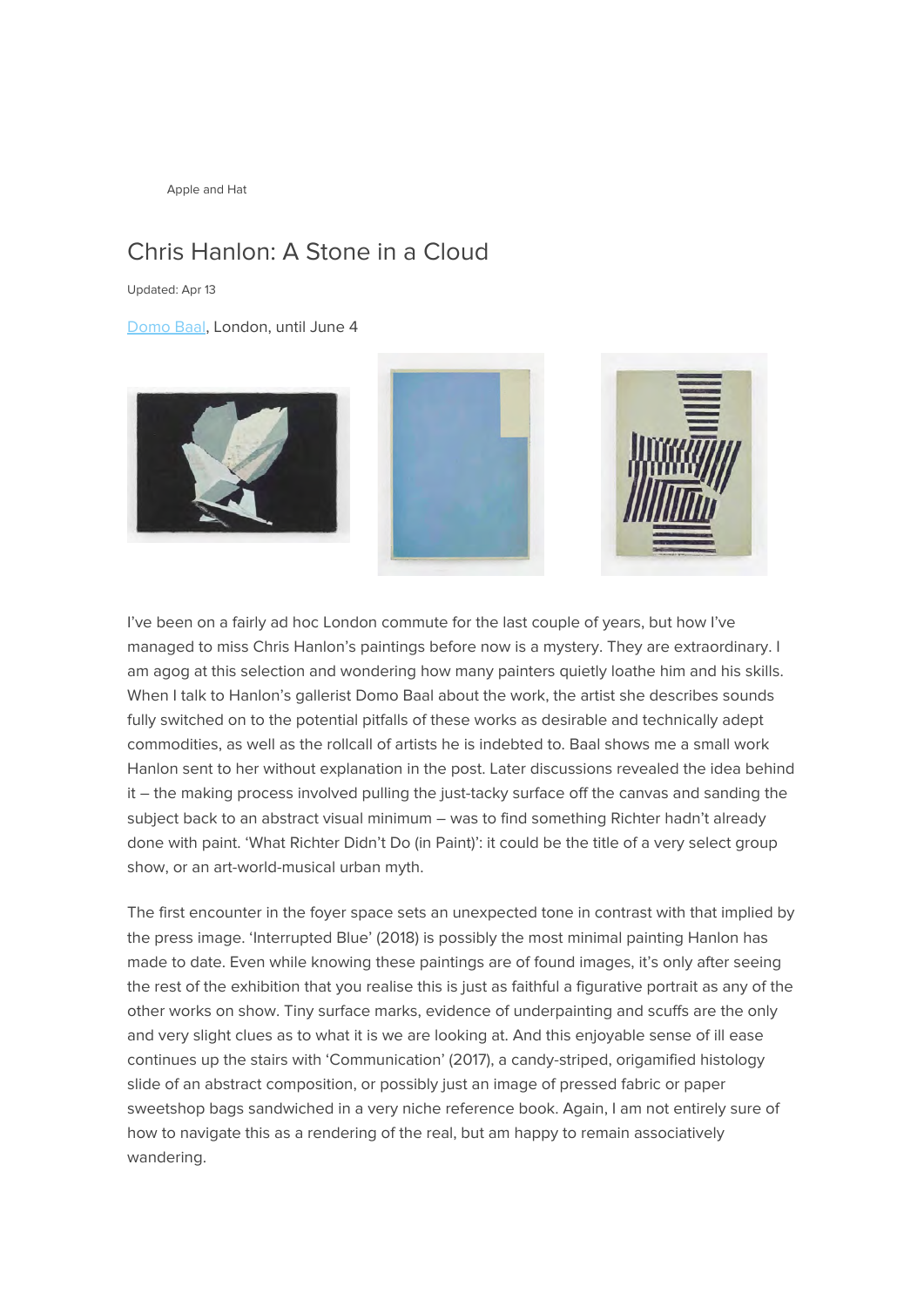

'Panes of Glass', 2018. All photos by Andy Keate

There appears to be no obvious hierarchy in Hanlon's personal image search history. His selection for this edit has the same random feel of the everyday visual experience: from street-side to the screen. And they generally depict quite perfunctory things, if elevated to a high degree by the act of manufacture. 'Panes of Glass' (2018) at the top of the stairs (and the titular image of a hand holding a stone at the gallery threshold), which does exactly what it says on the tin, yet is also a masterclass in the alchemical potential of paint, have me momentarily concerned I'm at the peak point of the experience before it's begun. However, the salon arrangement of works in the main gallery immediately extinguishes that.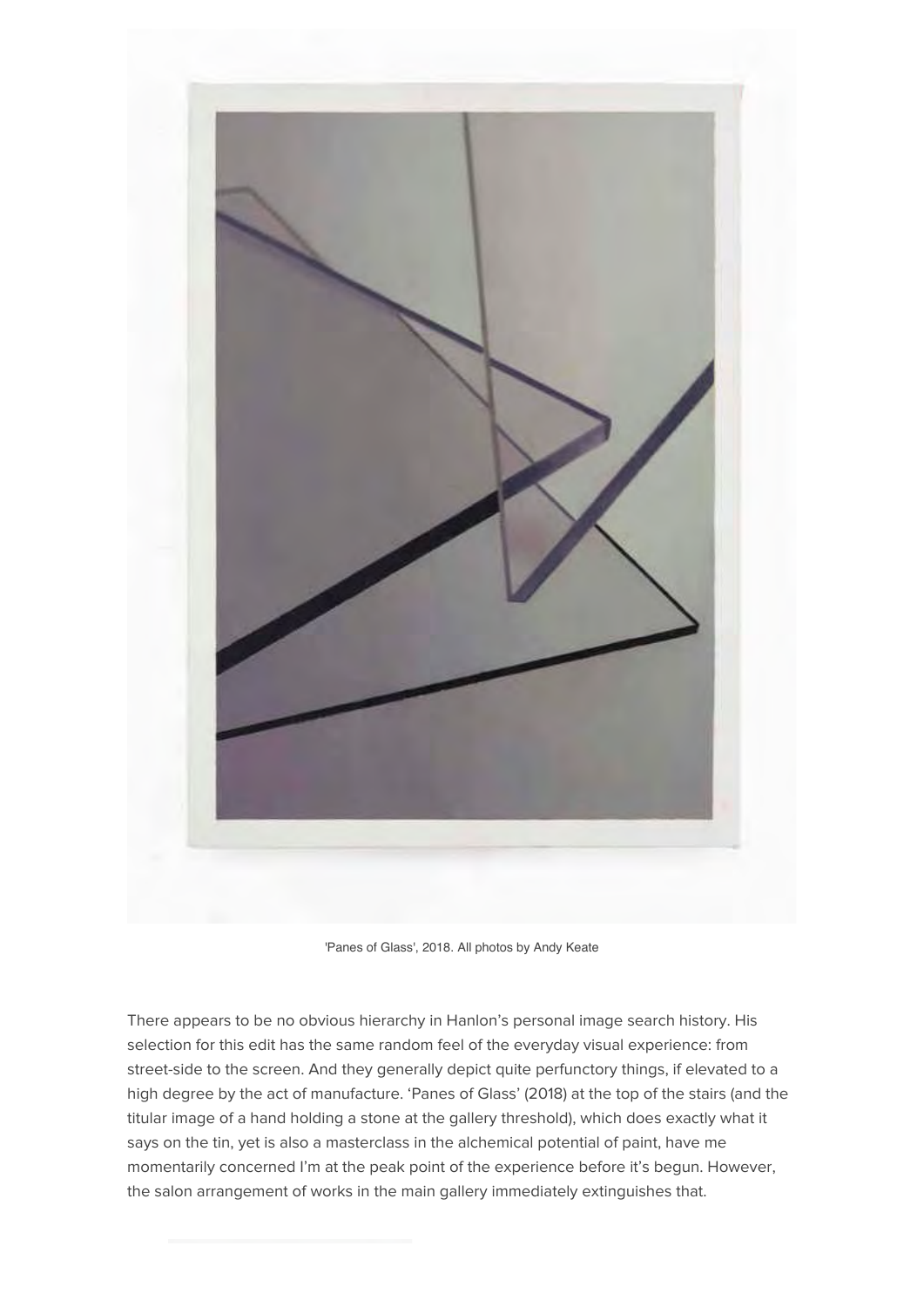



I imagine the major curatorial issue here would be what to leave out. This is a very strong group, but seeing other works by Hanlon in the office, I'm not sure he has ever made a duff one. The hang also has a curiously editorial sensibility. I'm reminded of early Noughties artmag scientific manual layout design trends, and also blog image-gallery formatting preferences. As, for all the surreal inferences this set of thematically unconnected images throws out, there is an air of empirical authority about the collective. Let's not forget, though, it is an extremely impressive room in its own right, and one likely to stir up all kinds of unattainable aspirations. Then again, there's the artefactual image of a jug on the right-hand wall – possibly depicted as a part of a dps in a reference book – the shine of the glaze on it barely giving away its status as a painting, even up close.

There is, by design, no single focal point upon entry, we are enveloped by imagery on all sides: if for a possible moment of power play between the two largest works in the series, hung like the leaders of the image groups they preside over, head-to-head, on opposing walls. 'Playtime' (2019), to the right, could be a Morandi-style still-life study of a set of empty, cheap white frames, but the expert, almost iridescent mix of complementary colours that make up the dominant institutional grey of the image operates much like a synthetic skin, alerting us to the presence of another layer, likely as a result of a printed process. You can almost smell the whiff of leaflet chemicals. The audacious 'Paper' (2019), a painting of a photographed piece of recently-folded paper, is its matt-pink, crisp opponent that, conversely, leaves one thinking more about sculpture the than two-dimensional image.